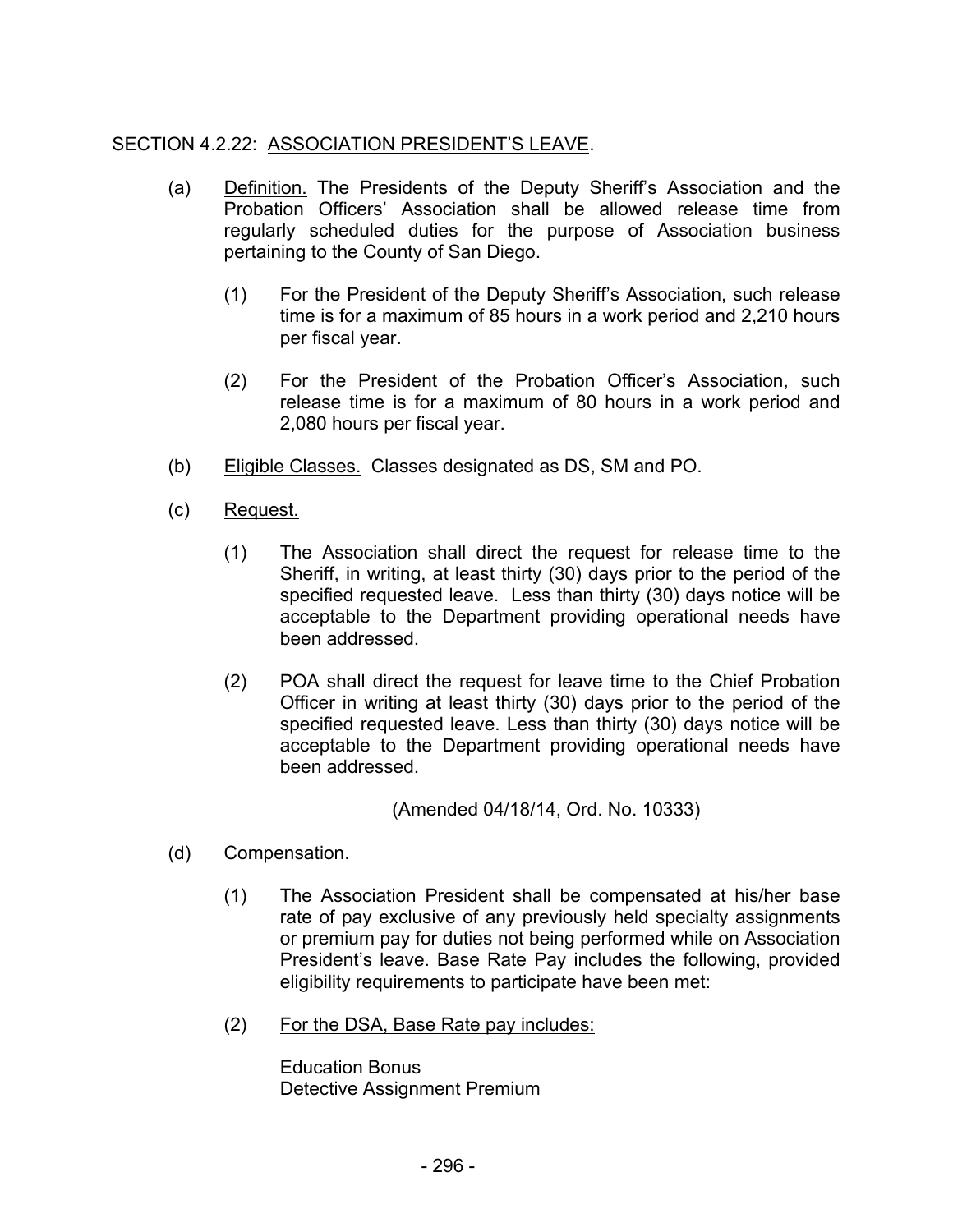Corporal Assignment Premium Quality First Program

(3) For the SDPOA, Base Rate pay includes:

Quality First Program

- (4) The released Association President on leave will not be eligible for any previously held assignment benefits including the use of County vehicles.
- (5) Although overtime is not contemplated while on Association President's leave, in those instances where overtime becomes necessary in the capacity as an employee of the County performing County business, the Association President shall request and obtain approval from the Assistant Sheriff Human Resources Services Bureau for the DSA President and from the Chief Probation Officer or designee in advance of working such overtime.
- (e) Benefits. The Association President will be eligible for all applicable employee benefits of a regular DS, SM, or PO employee as applicable.
- (f) Leave Accounting.
	- (1) Each employee in the DS and SM units who have paid service in payroll 01 of each year, will have an equal number of hours deducted from their eight-and-one-half (8-1/2) hours Floating Holiday time (Non-FLSA Comp Time) in payroll 02. The initial leave deduction will take place in payroll 02 of 04/05 and will include an additional proration for the period covered in 03/04 as determined by the Auditor & Controller. Successive years will be prorated as determined by previous fiscal year actual leave usage.

(Amended 07/01/19, Ord. No. 10609)

(2) Each employee in the PO unit who has paid service in payroll 02 of each year, will have an equal number of hours deducted from their Floating Holiday time in payroll 03. Successive years will be prorated as determined by leave usage.

(Amended 01/10/14, Ord. No. 10314)

(g) Leave Balances. When using approved vacation, sick leave, floating holiday, FLSA or Non-FLSA Comp Time, leave credit deduction will be made from the Association President's appropriate balances.